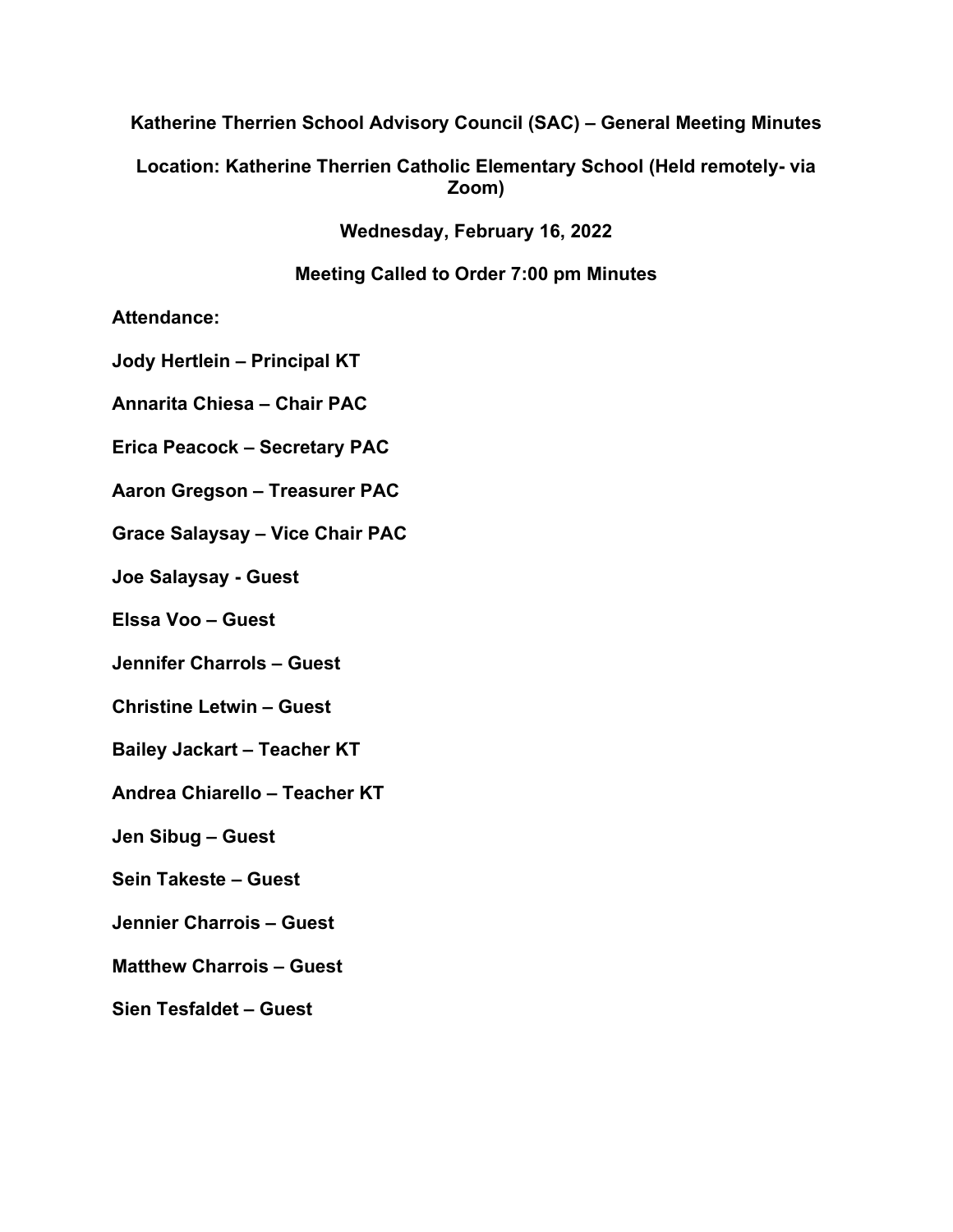**Agenda:** Jody provided Agenda

**Motion to Approve:** Motion to Approve Agenda. Approved (1<sup>st</sup> Aaron/2<sup>nd</sup> Grace)

**Meeting Minutes:** Approval of Minutes form November 2021.

**Motion to Approve:** Motion to Approve meeting minutes (1<sup>St</sup> Aaron/2<sup>nd</sup> Grace)

**Prayer:** Jody read prayer to group

**Old Business:** Review and approval of financial statements for Service Alberta in accordance with the Societies Act. Will allow for registration of Casino and Casino date. Aaron Gregson prepared statements and showed to the group. Erica asked about a number in one of the returns this was a rounding software issue.

**Motion to Approved:** That the Parent Council approve the 2020 and 2021 financial statements as provided. Annarita Chesa to sign.  $1<sup>st</sup>/$  All in favour – approved.

Two businesses have to reissue their cheques to the society including Mables Labels and Education Station – Society cannot cash the cheques because the wrong name is on them.

Purdy's fundraiser raised \$1600.00 that was deposited into the General Account.

# **Principal's Notes:**

#### Administration Notes – Wednesday, February 16, 2022

• **Christmas Soup Lunch:** Our Christmas dinner of soup and treats was a huge success. Students were overjoyed to have a hot lunch once again. Thank you to Grace Salaysay and Jennifer Charrios for their work in organizing and serving.

•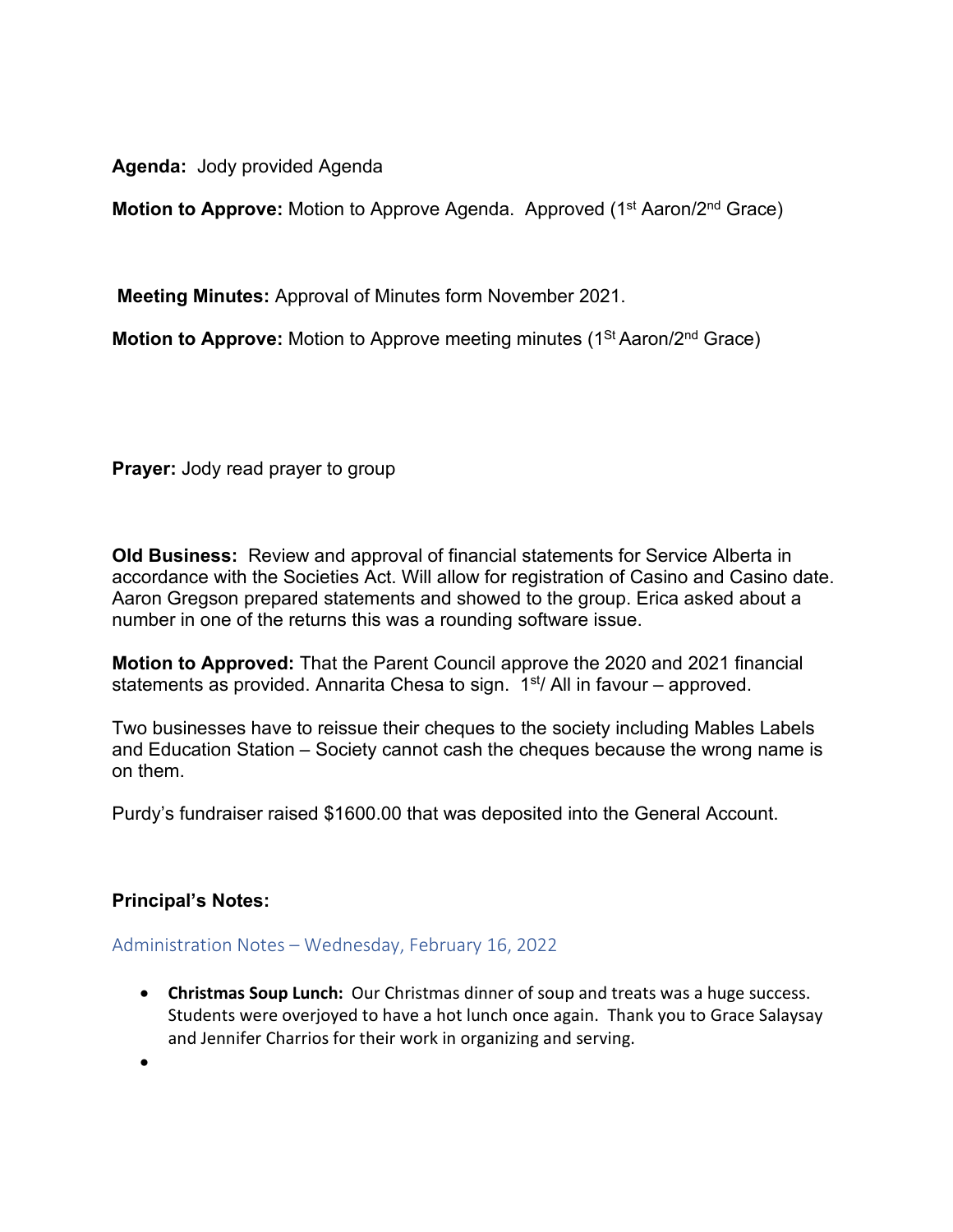- **Staffing Update:** With the shortage of workers and with various leaves, we have had difficulty filling our staffing needs at the school. However, we have slowly filled these positions and are almost at full staff. We extend a warm welcome to the following staff:
	- o David Kasingarirwi therapeutic assistant-speech/language
	- o Kelly Paterson therapeutic assistant-emotional/behavioural
	- $\circ$  Jody Harris educational assistant
	- o Anett Parokkaren therapeutic assistant-emotional/behavioural

We currently have one educational assistant on leave that we have not had a consistent person to fill. These unfilled spaces have impacted our staff's workload. We are hoping that once we have all positions filled, we will be able to offer more extra-curricular and alternative learning experiences for our students.

• **CoVID Update:** With the Omnicom variant, schools were hit harder than most other waves. Our grades 1, 2, 3, 5 and 6 all ended up online for a period as a circuit breaker.

With the change in masking rules for students in school, we have set up our practice to enforce masking for those students who arrive at school with a mask. Our reasoning is that a parent/guardian must want their child in a mask if they are arriving to school in one. If this is not the case, we ask the parent/guardian to contact their child's teacher to clarify their wishes for their child.

• **Flex:** Our first round of Flex is complete or nearly complete. Students partook in varying physical literacy activities over the last few months. With some students online during our last Flex session, they will finish their activities this month.

Our next Flex sessions will focus on learning how to play a variety of board games that we have in the classrooms. (Thank you to the School Council for these!) These games have a literacy or numeracy focus and will encourage those skills students are learning in class in a fun way.

• **Literacy and Numeracy Skill Data Gathering:** Over the course of February, we have been doing some data gathering in the growth of our students' literacy and numeracy.

Based on our Reading Data, we are very proud of the HUGE gains in reading skills by many of our students. With the support of our division's reading intervention teacher as well as Ms. Letwin, students are showing stronger and stronger skills in reading from grades 2 upward. Our Kindergarten and grade 1 class are currently doing their data gathering and getting the baseline measures for future comparison. However, we are also observing many gains by students as we work with them daily.

We do not send much homework home with our students. Rather, students are encouraged to practice their reading and basic math facts. Students should be reading 15-20 minutes and practicing 10 minutes of basic math facts daily (addition, subtraction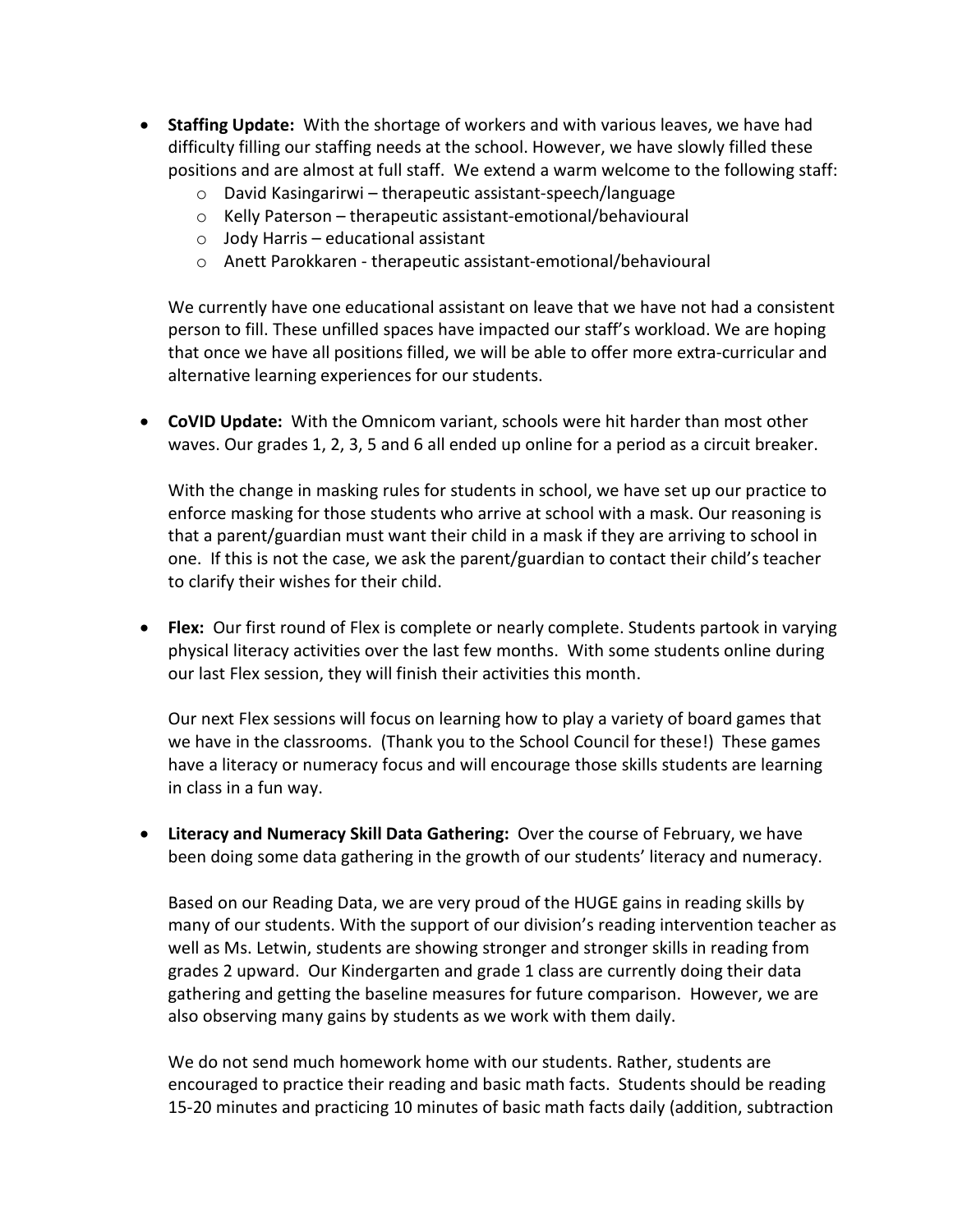as well as multiplication and division for grades 4-6). Students have access to RazzKids and Mathletics as another form of practice.

• **Sensory Room:** With divisional surpluses, we have been the beneficiary of much inclusive sensory and regulatory equipment for our students. What was supposed to be our chapel has now turned into a sensory/regulation room for our students. When accompanied by an adult, they are invited to use the room as a quiet space or a space to burn off a bit of energy when the gym is in use.

We have not given up the idea of a chapel area. We may look to develop an area in our learning common.

• **2022-2023 Planning:** Even though our year is barely half over, we are already in the throws of planning for the 2022-2023 school year.

The 2022-2023 division calendar has been released and there will be a fall break. We will be looking at school times later in the month and will endeavour to keep them as close to this year's times as possible. Administrative placements will be made the end of February.

Our Open House is on Thursday 10 March 2022. It will be a virtual event once again. We are looking for any parents willing to supply a voice recording in answer to the question:

*What makes Katherine Therrien a great school for your family?*

This will help us show our interested audience what a great school we are. If you are able and willing, please submit your audio recording to Ms. Hertlein by **Friday 25 February 2022**.

Please also spread the word to any families that you know are looking for a new school. Your voice holds the greatest value to families seeking schools.

• **Community of School Councils:** Our division is hosting an online evening of all school councils Monday 14 March 2022 from 6:30-8:00. This is an evening where we will be asked to gather data for our board of trustees and school division. Please mark your calendar to join us virtually that evening.

**Teacher Christina –** There has been a significant increase in reading proficiency and student pride. Thank you to the teacher's reading interventionist.

Open House on March 10, 6:30pm. Asking parent to do an audio recording what make Katherine Therrien a great school for your family. Need recording by Friday 25, 2022.

Community of School Councils, Monday March 15, 2022 will send out reminder.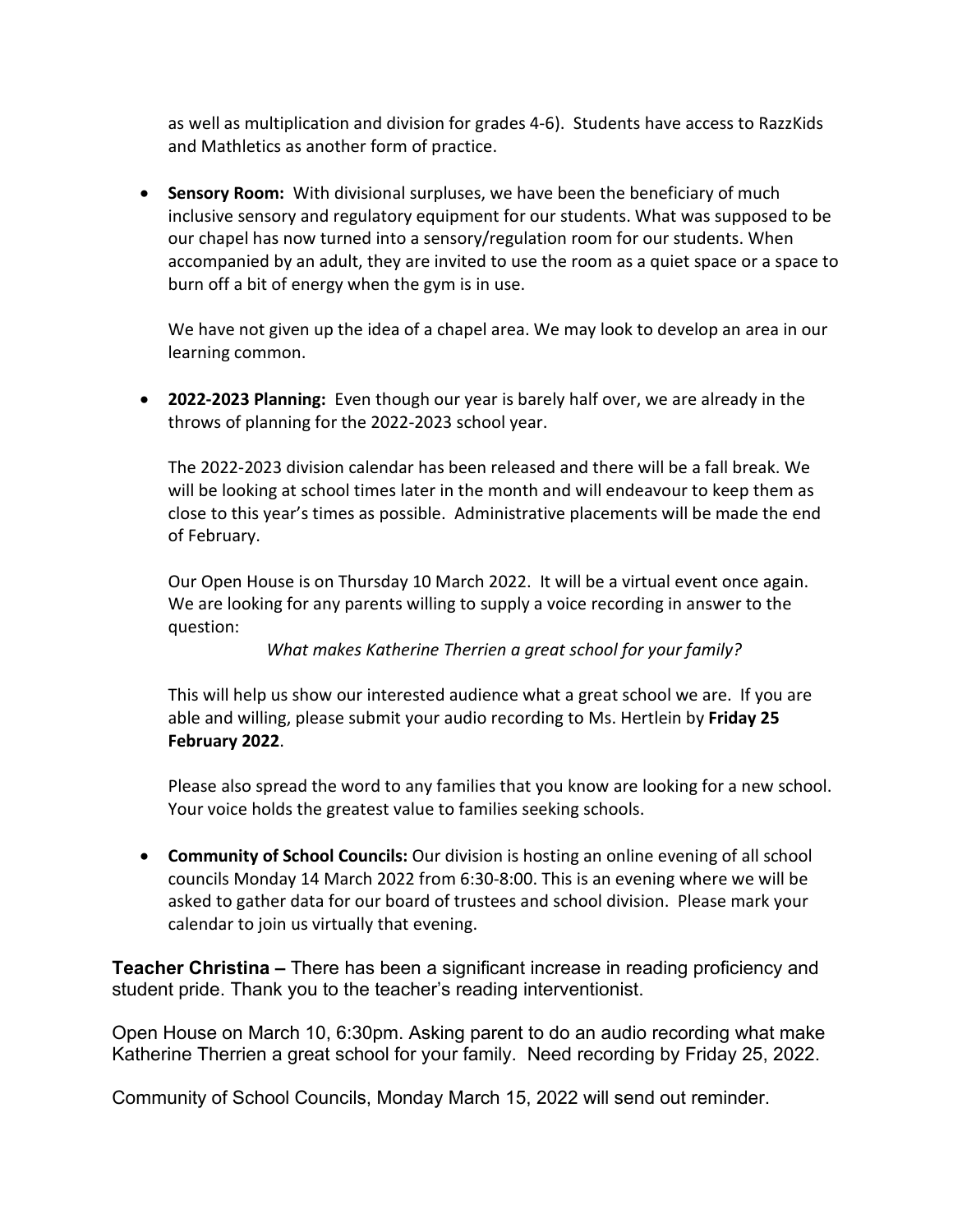#### **Treasurer:** Aaron

General Account - \$5085.02

Over \$5000 in General Account – Hot lunch only cost \$300 for Christmas Lunch. Aaron asked if there is anything the school wants to buy for the children.

Jody – could not think of anything at this time. Will want to attend Church and will need to pay of busing.

Jennifer – Ice cream will be delivered tomorrow and the process has gone well for ordering. Going to be looking for feedback concerning the delivery.

Hot Lunch – is there an interest in doing hot lunch again. Grace can help. Spaghetti lunch idea. Boston Pizza an option. Aim for April.

Fun Day on April 29, 2022. Near the end of the month. School still has the healthy hunger account. Need password.

#### **New Business:**

Joe has offered to accept the fundraising position and has some good ideas for a Raffle and Silent Auction. Joe provides some ideas. Aaron asked if AGLC license required for raffles. A licence for silent action under \$2000 can be obtained.

Jody to keep silent auction idea at school. Aaron indicated that internet e-transfer cannot be used.

Jody indicated that a reading machine could be obtained from the bank.

**Motion to Approve:** To appoint Joe Salaysay as fundraising chair (2st Aaron/ 2nd Grace)

Joe would like a motion to organize the fundraising. March would be good for the fundraiser. Jen to reach out for silent auction items.

**Motion to Approve:** To run a silent auction and raffle end of April/beginning of May and get a raffle licence from AGLC (1<sup>ST</sup> Aaron/2<sup>nd</sup> Grace)

Knights of Columbus to help Katherine Therrien with Strove Tuesday making pancakes need supplies such as cutlery, sausages, and juiceboxes.

**Motion to Approve**: To approve up to \$ 1000 for supplies for Strove Tuesday lunch for school children and staff. (1<sup>st</sup> Grace/2<sup>nd</sup> Erica)